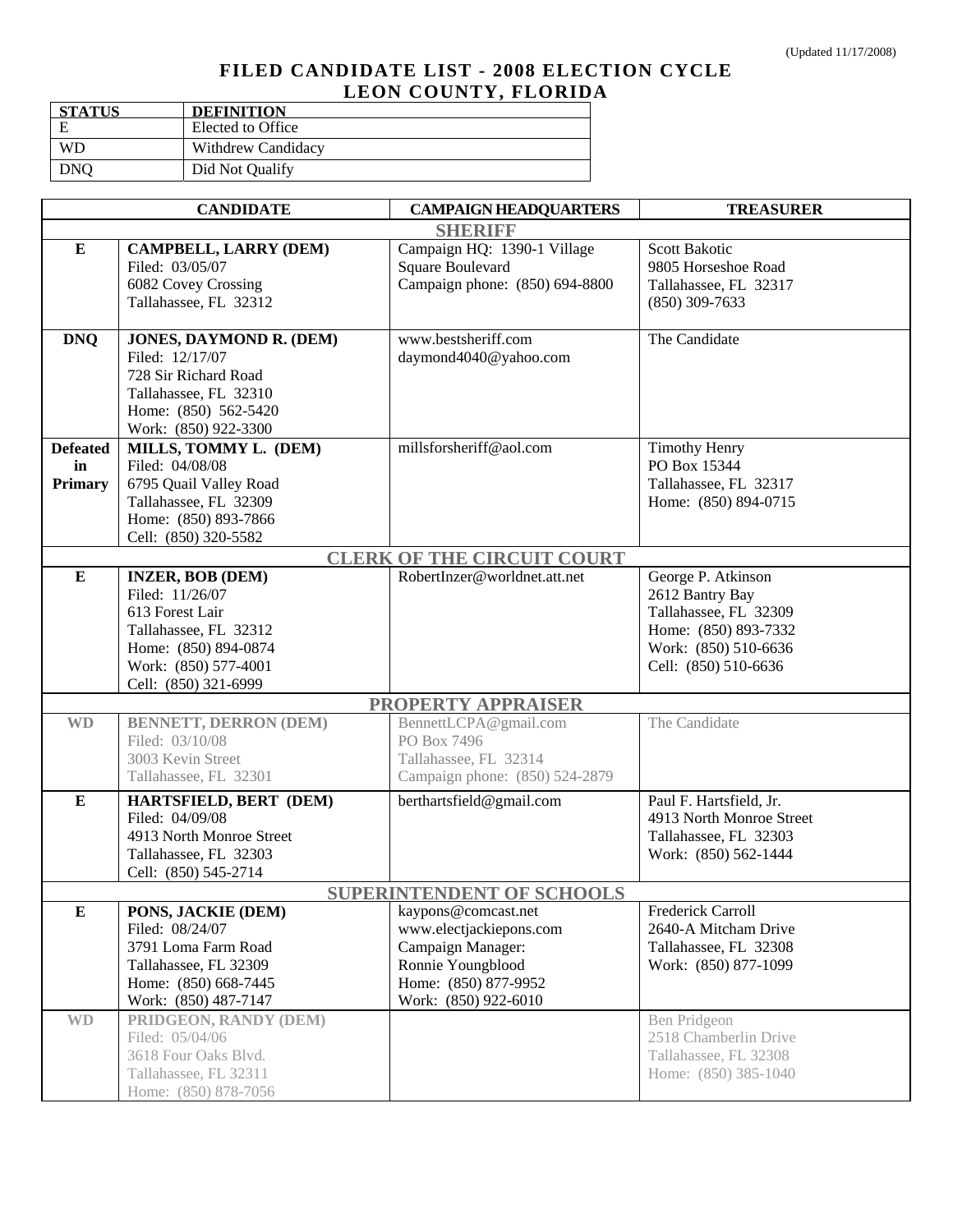|                 |                               | <b>TAX COLLECTOR</b>                          |                               |
|-----------------|-------------------------------|-----------------------------------------------|-------------------------------|
| ${\bf E}$       | <b>MALOY, DORIS (DEM)</b>     | www.leontaxcollector.net                      | The Candidate                 |
|                 | Filed: 01/03/08               | PO Box 6701                                   |                               |
|                 | 2324 Napoleon Bonaparte Drive | Tallahassee, FL 32314                         |                               |
|                 | Tallahassee, FL 32308         |                                               |                               |
|                 |                               |                                               |                               |
|                 | Home: (850) 656-7456          |                                               |                               |
|                 | Work: (850) 488-1562          |                                               |                               |
|                 |                               | <b>SUPERVISOR OF ELECTIONS</b>                |                               |
| ${\bf E}$       | SANCHO, ION                   | ivscdw@embarqmail.com                         | The Candidate                 |
|                 | Filed: 02/19/08               |                                               |                               |
|                 | 6008 Veterans Memorial Drive  |                                               |                               |
|                 | Tallahassee, FL 32309         |                                               |                               |
|                 | Home: (850) 668-7342          |                                               |                               |
|                 | Work: (850) 606-8683          |                                               |                               |
|                 |                               | <b>COUNTY COMMISSION - DISTRICT 2</b>         |                               |
| ${\bf E}$       | SAULS, JANE G.                | janegsauls@hotmail.com                        | The Candidate                 |
|                 | Filed: 10/01/07               |                                               |                               |
|                 | 3640 Luther Hall Road         |                                               |                               |
|                 | Tallahassee, FL 32310         |                                               |                               |
|                 | Home: (850) 576-7251          |                                               |                               |
|                 | Work: (850) 606-5362          |                                               |                               |
|                 | Cell: (850) 556-2436          |                                               |                               |
|                 | <b>COUNTY</b>                 | <b>COMMISSION - DISTRICT 4</b>                |                               |
| <b>WD</b>       | CARVAJAL, ANTONIO "TONY"      | tony@leoncountyseat4.com                      | The Candidate                 |
|                 | Filed: 07/24/06               | Campaign phone: (850) 201-8896                |                               |
|                 | 3396 Deer Lane Drive          |                                               |                               |
|                 | Tallahassee, FL 32312         |                                               |                               |
|                 |                               |                                               |                               |
| ${\bf E}$       | DESLOGE, BRYAN                | bryan@deslogemedical.com                      | Frank J. Mercer               |
|                 | Filed: 07/26/07               | deslogeb@leoncountyfl.gov                     | 2630 Centennial Place         |
|                 | 3057 Hawks Glen               |                                               | Tallahassee, FL 32308         |
|                 | Tallahassee, FL 32312         |                                               | Work: (850) 893-8418          |
|                 | Home: (850) 668-0037          |                                               |                               |
|                 | Work: (850) 606-5364          |                                               |                               |
| <b>WD</b>       | <b>GRIGSBY, THOMAS</b>        | tom@fabars.com                                | The Candidate                 |
|                 | Filed: 05/08/06               |                                               |                               |
|                 |                               |                                               |                               |
|                 | 2144 Heathrow Drive           |                                               |                               |
|                 | Tallahassee, FL 32312         |                                               |                               |
|                 | Cell: (850) 321-9684          |                                               |                               |
| <b>WD</b>       | <b>TROTMAN, BRAD</b>          |                                               | Joanie D. Trotman             |
|                 | Filed: 05/17/06               |                                               | 8220 Hunters Ridge Trail      |
|                 | 8220 Hunters Ridge Trail      |                                               | Tallahassee, Fl 32312         |
|                 | Tallahassee, Fl 32312         |                                               | Home: (850) 668-0262          |
|                 | Home: (850) 668-0262          |                                               |                               |
|                 |                               | <b>COUNTY COMMISSION - AT LARGE (GROUP 1)</b> |                               |
| ${\bf E}$       | <b>S. AKIN AKINYEMI</b>       | www.AKINforAllofLeon.com                      | Elvira Galicia Akinyemi       |
|                 | Filed: 04/16/08               | Akin@AKINforAllofLeon.com                     | 3286 Lilburn Court            |
|                 | 3286 Lilburn Court            | Campaign HQ: 2603 W. Tharpe,                  | Tallahassee, FL 32312         |
|                 | Tallahassee, FL 32312         | Suite B                                       | Home: (850) 894-5861          |
|                 | Home: (850) 894-5861          | Campaign phone: (850) 386-6919                | Work: (850) 385-2546          |
|                 | Work: (850) 385-2546          | Campaign fax: (850) 385-7063                  | Cell: (850) 322-1949          |
|                 | Cell: (850) 443-6496          |                                               |                               |
| <b>Defeated</b> | C.E. "ED" DEPUY, JR.          | ced846@aol.com                                | <b>Russell Price</b>          |
| in              | Filed: 09/12/07               |                                               | 241 John Knox Road, Suite 200 |
| <b>General</b>  | 1553 Harbor Club Drive        |                                               | Tallahassee, FL 32303         |
|                 | Tallahassee, FL 32308         |                                               | Work: (850) 386-8888          |
|                 |                               |                                               |                               |
|                 | Home: (850) 671-1624          |                                               | Home: (850) 933-2537          |
|                 | Cell: (850) 980-5133          |                                               |                               |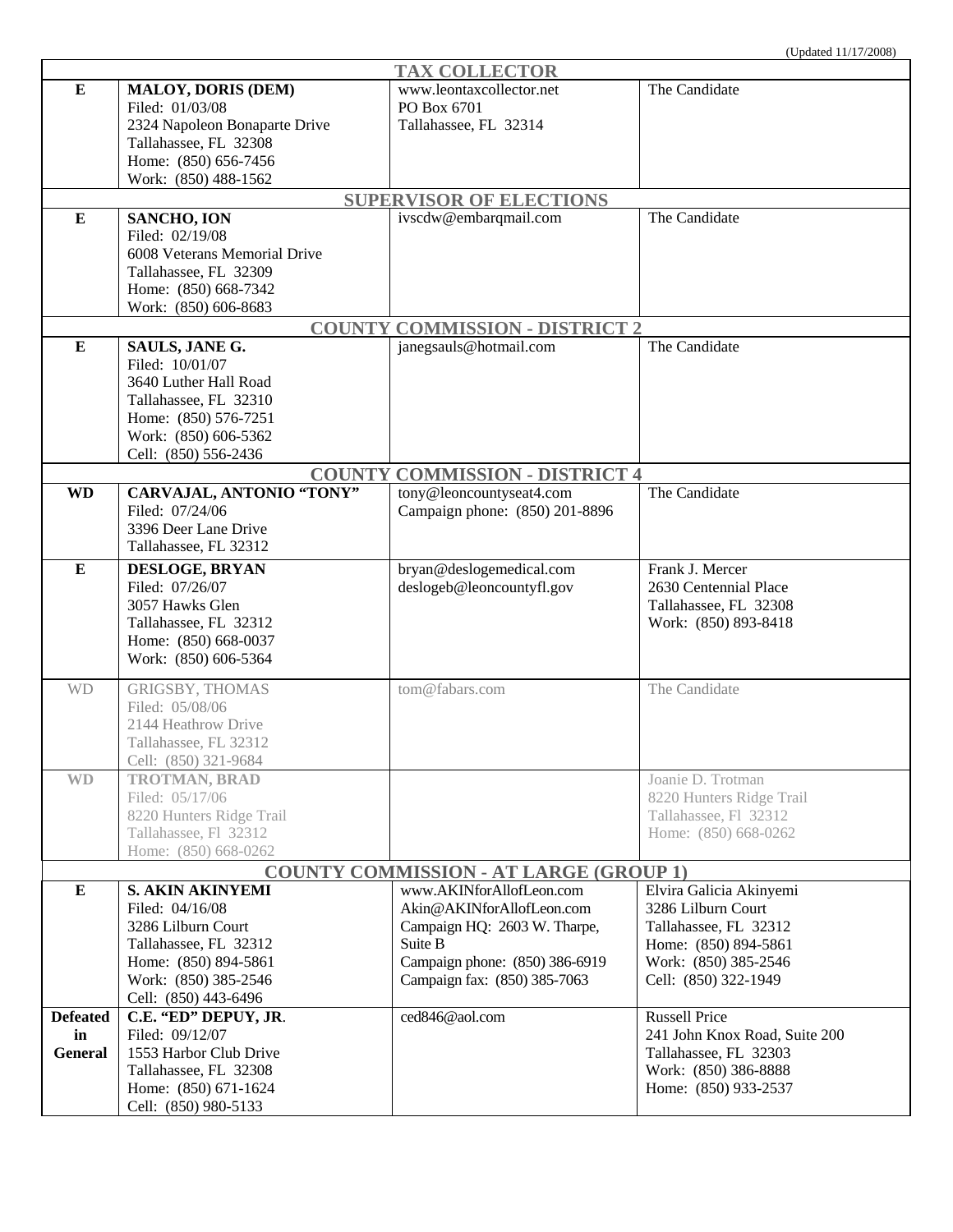| <b>COUNTY COMMISSION - AT LARGE (GROUP 1)</b><br>(Continued) |                             |                                  |                          |  |
|--------------------------------------------------------------|-----------------------------|----------------------------------|--------------------------|--|
| <b>DNQ</b>                                                   | FLEISCHACKER, MICHAEL       | Campaigntally2008@yahoo.com      | Elizabeth Fleischacker   |  |
|                                                              | Filed: 02/01/08             | Campaign HQ: 2750 Old St.        | 1115 Rosewood Drive      |  |
|                                                              | 1115 Rosewood Drive         | Augustine Road, #L-121           | Tallahassee, FL 32301    |  |
|                                                              | Tallahassee, FL 32301       | Campaign phone: (850) 980-4487   | Home: (850) 877-4756     |  |
|                                                              | Home: (850) 877-4756        | Campaign fax: (850) 877-4409     | Work: (850) 656-7482     |  |
|                                                              | Work: (850) 385-7104        | Campaign manager: Chad Stice     | Cell: (850) 544-4614     |  |
|                                                              | Cell: (850) 544-4397        |                                  |                          |  |
| <b>Defeated</b>                                              | <b>GONZALEZ, ALMA</b>       | winwithalma@comcast.net          | John E. Crosby           |  |
| in                                                           | Filed: 05/29/07             |                                  | PO Box 13874             |  |
|                                                              |                             |                                  |                          |  |
| <b>Primary</b>                                               | 1105 High Meadow Drive      |                                  | Tallahassee, FL 32317    |  |
|                                                              | Tallahassee, FL 32311       |                                  | Home: (850) 231-5981     |  |
|                                                              | Home: (850) 241-3849        |                                  | Cell: (850) 556-3039     |  |
|                                                              | Work: (850) 222-0842        |                                  |                          |  |
|                                                              |                             | <b>CITY COMMISSION - SEAT 1</b>  |                          |  |
| <b>Defeated</b>                                              | HENDRICKS, LARRY            | larry4tally@yahoo.com            | The Candidate            |  |
| in                                                           | Filed: 06/20/08             |                                  |                          |  |
| <b>General</b>                                               | 406 Alpha Avenue            |                                  |                          |  |
|                                                              | Tallahassee, FL 32305       |                                  |                          |  |
|                                                              | Cell: (850) 701-1946        |                                  |                          |  |
| ${\bf E}$                                                    | <b>MUSTIAN, MARK</b>        |                                  | J. Jeffry Wahlen         |  |
|                                                              | Filed: 04/27/07             |                                  | PO Box 391               |  |
|                                                              | 1500 Mahan Drive, Suite 200 |                                  | 227 South Calhoun Street |  |
|                                                              | Tallahassee, FL 32308       |                                  | Tallahassee, FL 32301    |  |
|                                                              |                             |                                  | Work: (850) 425-5471     |  |
|                                                              |                             | <b>CITY COMMISSION - SEAT 2</b>  |                          |  |
| ${\bf E}$                                                    | <b>GILLUM, ANDREW D.</b>    | slettman@earthlink.net           | Spencer I. Ingram        |  |
|                                                              | Filed: 02/14/08             | Campaign HQ: 1550 Melvin Street  | 118 Salem Court          |  |
|                                                              |                             |                                  |                          |  |
|                                                              | 5325 Saint Ives Lane        | Campaign phone: (850) 877-0307   | Tallahassee, FL 32301    |  |
|                                                              | Tallahassee, FL 32309       | Campaign fax: (850) 402-1999     | Work: (850) 980-3340     |  |
|                                                              | Home: (850) 877-0307        | Campaign Manager:                |                          |  |
|                                                              | Work: (850) 891-8503        | Sharon Lettman                   |                          |  |
|                                                              | Cell: (850) 519-1098        |                                  |                          |  |
|                                                              |                             | <b>SCHOOL BOARD - DISTRICT 1</b> |                          |  |
| <b>Defeated</b>                                              | <b>BENNETT, DERRON</b>      | www.DerronBennett.com            | The Candidate            |  |
| in                                                           | Filed: 05/15/08             | bennett.derron@gmail.com         |                          |  |
| <b>Primary</b>                                               | PO Box 7496                 | PO Box 7496                      |                          |  |
|                                                              | Tallahassee, FL 32314       | Tallahassee, FL 32314            |                          |  |
|                                                              | Home: (850) 524-2879        | Campaign phone: (850) 524-2879   |                          |  |
| $\bf{E}$                                                     | VAN CAMP, FORREST           |                                  | The Candidate            |  |
|                                                              | Filed: 06/04/2008           |                                  |                          |  |
|                                                              | 7766 Cornucopia Lane        |                                  |                          |  |
|                                                              | Tallahassee, FL 32309       |                                  |                          |  |
|                                                              | Home: (850) 668-3285        |                                  |                          |  |
|                                                              | Cell: (850) 545-0901        |                                  |                          |  |
| <b>SCHOOL BOARD - DISTRICT 2</b>                             |                             |                                  |                          |  |
| ${\bf E}$                                                    | <b>CRUMPLER, DEE</b>        | abcdcrump@embarqmail.com         | Amy Crumpler             |  |
|                                                              | Filed: 01/25/08             | Campaign phone: (850) 942-0730   | Home: (850) 942-0730     |  |
|                                                              | 1105 Corby Court East       |                                  | Cell: (850) 509-1097     |  |
|                                                              | Tallahassee, FL 32317       |                                  |                          |  |
|                                                              | Home: (850) 942-0730        |                                  |                          |  |
|                                                              | Work: (850) 891-6533        |                                  |                          |  |
|                                                              | Cell: (850) 933-8690        |                                  |                          |  |
| <b>Defeated</b>                                              | WILLIAMS-COX, DIANNE        | www.diannewilliamscox.com        | Lewis S. Thurston        |  |
|                                                              |                             |                                  |                          |  |
| in                                                           | Filed: 01/23/08             | dianne@diannewilliamscox.com     | 2532 Whisper Way         |  |
| <b>Primary</b>                                               | 2312 Mavis Circle           | Campaign HQ: 2312 Mavis Circle   | Tallahassee, FL 32308    |  |
|                                                              | Tallahassee, FL 32301       | Campaign phone: (850) 878-5601   | Home: (850) 422-3196     |  |
|                                                              | Home: (850) 942-2015        | Campaign fax: (850) 877-8968     | Work: (850) 644-7593     |  |
|                                                              | Cell: (850) 556-0627        | Campaign manager: Towanda Davis  | Cell: (850) 509-9471     |  |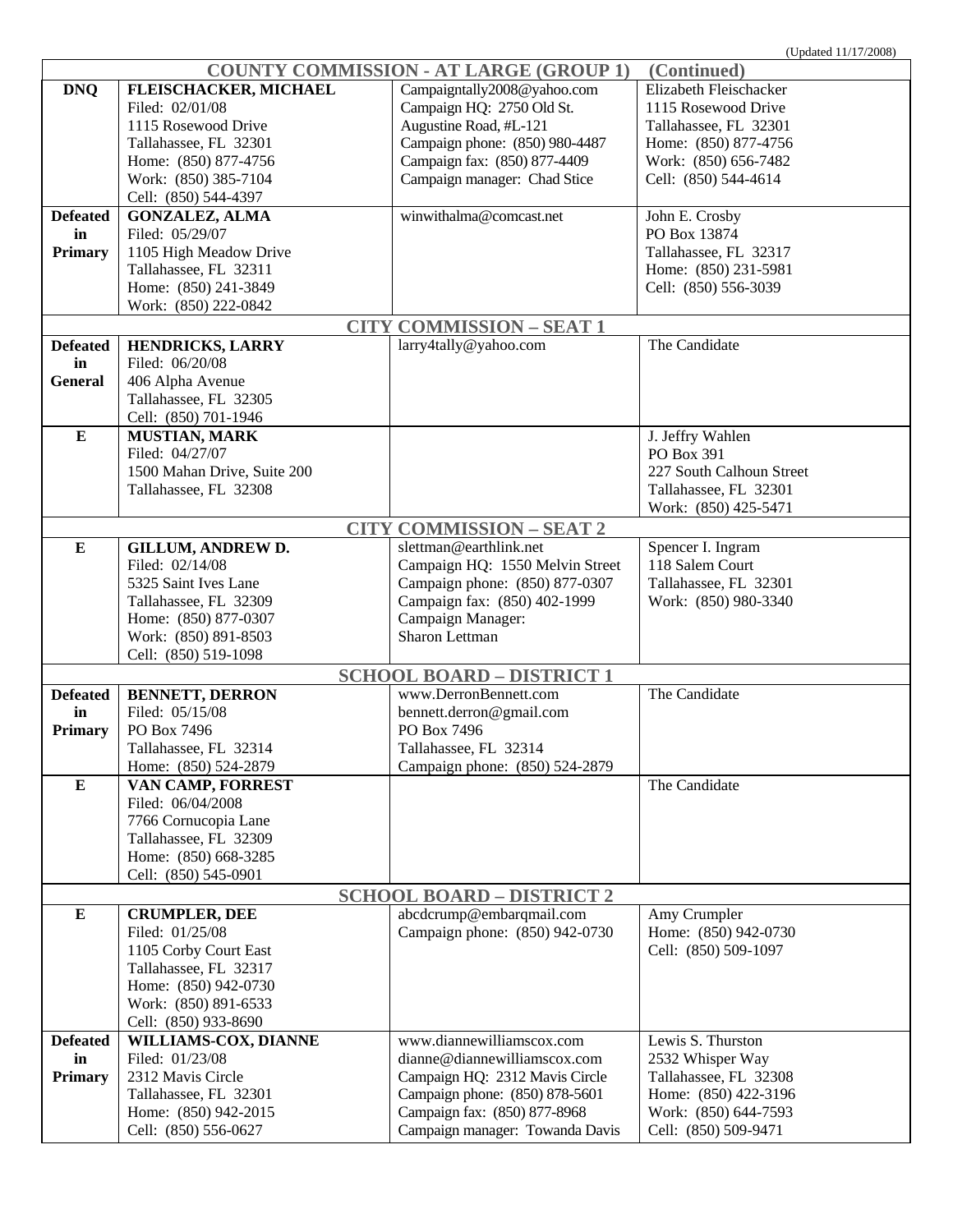|                 |                                              | <b>SCHOOL BOARD - DISTRICT 4</b> |                                                |
|-----------------|----------------------------------------------|----------------------------------|------------------------------------------------|
| <b>Defeated</b> | <b>CONLEY, JON</b>                           | www.jonconley.com                | The Candidate                                  |
| in              | Filed: 10/12/07                              | mail@jonconley.com               |                                                |
| <b>Primary</b>  | 11050 Wildlife Trail                         | Campaign phone: (850) 980-1099   |                                                |
|                 | Tallahassee, FL 32312                        | Campaign fax: (850) 222-3015     |                                                |
|                 | jon@jonconley.com                            |                                  |                                                |
|                 | Home: (850) 671-2211                         |                                  |                                                |
|                 | Work: (850) 402-1919                         |                                  |                                                |
|                 | Cell: (850) 980-1099                         |                                  |                                                |
| <b>Defeated</b> | LORENZO, JOSE BLAS JR.                       | joseistheway@yahoo.com           | The Candidate                                  |
| in              | Filed: 10/01/07                              | www.educatekidsnow.com           |                                                |
|                 | 1814 Newman Lane                             |                                  |                                                |
| Primary         |                                              |                                  |                                                |
|                 | Tallahassee, FL 32312                        |                                  |                                                |
|                 | Home: (850) 566-7779                         |                                  |                                                |
|                 | Work: (850) 410-6808                         |                                  |                                                |
| <b>Defeated</b> | LOVETT, ROSA L.                              | Rolov5@yahoo.com                 | Valerie Griffith                               |
| in              | Filed: 10/08/07                              |                                  | 310 Ball Drive                                 |
| <b>Primary</b>  | 14090 High Hill Circle                       |                                  | Tallahassee, FL 32312                          |
|                 | Tallahassee, FL 32312                        |                                  | Work: (850) 414-2643                           |
| ${\bf E}$       | <b>RASMUSSEN, DEEDEE</b>                     | ddr@deedee.org                   | Vernon Sanders, CPA                            |
|                 | Filed: 11/08/07                              | Campaign email: info@deedee.org  | 2878 Mahan Drive                               |
|                 | PO Box 3781                                  |                                  | Tallahassee, FL 32308                          |
|                 | Tallahassee, FL 32315-3781                   |                                  | Work: (850) 222-1608                           |
|                 | Home: (850) 906-0893                         |                                  |                                                |
|                 | Work: (850) 488-7782                         |                                  |                                                |
|                 | Cell: (850) 212-0893                         |                                  |                                                |
| <b>Defeated</b> | SELF, FLOYD R.                               |                                  | Leslie H. Smith                                |
|                 | Filed: 10/22/07                              | www.floydself4kids.com           |                                                |
| in              |                                              | Campaign email:                  | 8484 Hannary Drive<br>Tallahassee, FL 32312    |
| <b>Primary</b>  | 2924 Coldstream Drive                        | floyd@floydself4kids.com         |                                                |
|                 | Tallahassee, FL 32312                        | Campaign manager: Matt Ubben     | Home: (850) 894-6152                           |
|                 | Home: (850) 386-2928                         | ubbenmd@msn.com                  | leslie@floydself4kids.com                      |
|                 | Work: (850) 425-5213                         | cell: (850) 556-8109             |                                                |
|                 | Cell: (850) 566-6347                         |                                  |                                                |
|                 |                                              | <b>COUNTY JUDGE - SEAT 1</b>     |                                                |
| ${\bf E}$       | <b>SHELFER, JAMES O.</b>                     | shelfercampaign08@live.com       | Robert D. Mendelson                            |
|                 | Filed: 01/30/08                              |                                  | 851 East Park Avenue                           |
|                 | 1430 Lloyd's Cove Road                       |                                  | Tallahassee, FL 32301                          |
|                 | Tallahassee, FL 32312                        |                                  | Work: (850) 224-2000                           |
|                 | Home: (850) 893-1989                         |                                  |                                                |
|                 | Work: (850) 577-4309                         |                                  |                                                |
|                 | Cell: (850) 544-0594                         |                                  |                                                |
|                 |                                              | <b>COUNTY JUDGE - SEAT 5</b>     |                                                |
| ${\bf E}$       | ASHENAFI RICHARDSON, NINA                    | votenina@aol.com                 | The Candidate                                  |
|                 | Filed: 02/21/08                              | Campaign Manager:                |                                                |
|                 | PO Box 665                                   | Melinda Piller Swafford          |                                                |
|                 | Tallahassee, FL 32302                        | $(850)$ 847-6903                 |                                                |
|                 | Home: (850) 847-6903                         | Campaign fax: (850) 576-9846     |                                                |
|                 | Cell: (850) 556-5340                         |                                  |                                                |
| <b>Defeated</b> | DESMOND, SEAN T.                             | sean@desmacelaw.com              | Angela C. Desmond                              |
| in              | Filed: 04/29/08                              | Campaign HQ: 1210 East Park Ave. | 1210 East Park Avenue                          |
| <b>General</b>  | 1210 East Park Avenue                        | Campaign phone: (850) 222-7100   | Tallahassee, FL 32301                          |
|                 | Tallahassee, FL 32301                        | Campaign fax: (850) 222-6651     | Home: (850) 878-7255                           |
|                 | Home: (850) 878-7255                         | Campaign manager: John Maceluch  | Work: (850) 222-7100                           |
|                 | Work: (850) 222-7100                         |                                  |                                                |
|                 |                                              |                                  | Cell: (850) 322-4778                           |
| <b>DNQ</b>      | Cell: (850) 212-6293<br><b>HARLEY, TIM</b>   |                                  | Frank J. Mercer                                |
|                 |                                              | timharl@gmail.com                |                                                |
|                 |                                              |                                  |                                                |
|                 | Filed: 02/21/08                              |                                  | 2630 Centennial Place                          |
|                 | <b>PO Box 221</b>                            |                                  | Tallahassee, FL 32308                          |
|                 | Tallahassee, FL 32302                        |                                  | Work: (850) 893-8418 x 686                     |
|                 | Work: (850) 577-4316<br>Cell: (850) 570-2731 |                                  | Fax: (850) 893-9745<br>fjmercer@lanigancpa.com |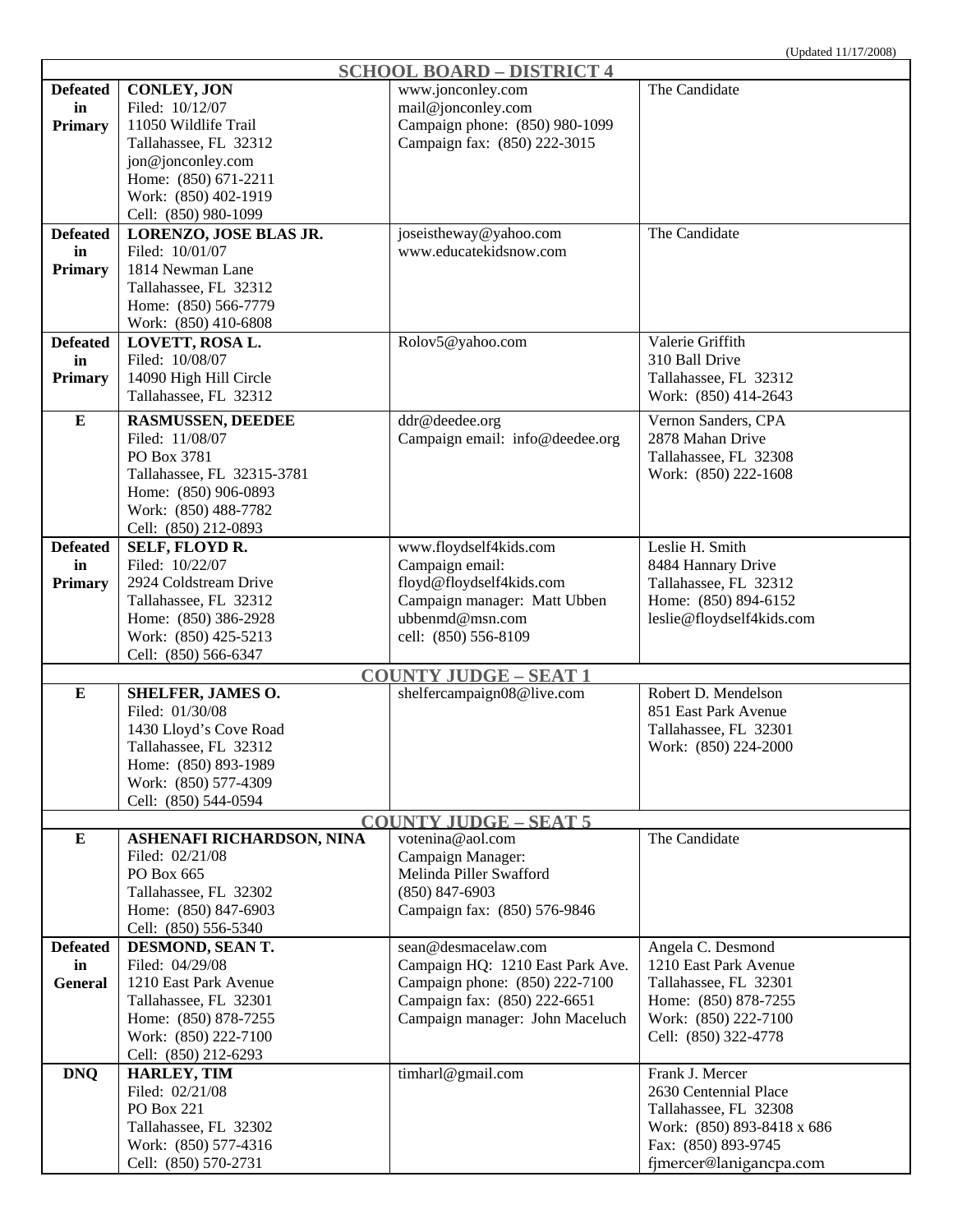| <b>COUNTY JUDGE – SEAT 5</b> (Continued) |                                                                                |                               |               |
|------------------------------------------|--------------------------------------------------------------------------------|-------------------------------|---------------|
| <b>Defeated</b>                          | HOLTON, LEONARD                                                                |                               | The Candidate |
| in                                       | Filed: 04/28/08                                                                |                               |               |
| <b>Primary</b>                           | 2360 Tuscavilla Road                                                           |                               |               |
|                                          | Tallahassee, FL 32312                                                          |                               |               |
|                                          | Home: (850) 893-8318                                                           |                               |               |
|                                          | <b>OCHLOCKONEE RIVER SOIL &amp; WATER CONSERVATION SUPERVISOR - DISTRICT 1</b> |                               |               |
| $\bf{E}$                                 | <b>ACOSTA, BRIAN</b>                                                           | briancacosta@yahoo.com        | The Candidate |
|                                          | Filed: 08/23/07                                                                |                               |               |
|                                          | 2833 South Adams Street, Apt. 601                                              |                               |               |
|                                          | Tallahassee, FL 32301                                                          |                               |               |
|                                          |                                                                                |                               |               |
|                                          | Home: (904) 207-4709                                                           |                               |               |
| <b>Defeated</b>                          | <b>MCGLYNN, SEAN</b><br>Filed: 05/28/08                                        | mcglynnlabs@cs.com            | The Candidate |
| in                                       |                                                                                |                               |               |
| General                                  | 568 Beverly Court                                                              |                               |               |
|                                          | Tallahassee, FL 32301                                                          |                               |               |
|                                          | Home: (850) 222-9167                                                           |                               |               |
|                                          | Work: (850) 222-4895                                                           |                               |               |
|                                          | Cell: (850) 570-1470                                                           |                               |               |
|                                          | <b>OCHLOCKONEE RIVER SOIL &amp; WATER CONSERVATION SUPERVISOR - DISTRICT 3</b> |                               |               |
| <b>DNQ</b>                               | <b>CAIRE, THURE</b>                                                            | votewithcaire@gmail.com       | The Candidate |
|                                          | Filed: 05/20/08                                                                |                               |               |
|                                          | 6501 Alan A Dale Trail                                                         |                               |               |
|                                          | Tallahassee, FL 32309                                                          |                               |               |
|                                          | Cell: (850) 321-1541                                                           |                               |               |
| ${\bf E}$                                | PENTON, MISTY                                                                  | pentonm@comcast.net           | The Candidate |
|                                          | Filed: 05/28/08                                                                |                               |               |
|                                          | 4742 Knollwood Drive                                                           |                               |               |
|                                          | Tallahassee, FL 32303                                                          |                               |               |
|                                          | Home: (850) 562-5374                                                           |                               |               |
|                                          | Work: (229) 226-1621                                                           |                               |               |
|                                          | Cell: (850) 559-9661                                                           |                               |               |
|                                          | <b>OCHLOCKONEE RIVER SOIL &amp; WATER CONSERVATION SUPERVISOR - DISTRICT 5</b> |                               |               |
| ${\bf E}$                                | GOMEZ, BLAS J.                                                                 | blasg@embarqmail.com          | The Candidate |
|                                          | Filed: 02/07/08                                                                |                               |               |
|                                          | 308 Sweetbriar Drive                                                           |                               |               |
|                                          | Tallahassee, FL 32312                                                          |                               |               |
|                                          | Home: (850) 385-6226                                                           |                               |               |
|                                          | Work: (850) 891-6862                                                           |                               |               |
|                                          | Cell: (850) 933-6268                                                           |                               |               |
|                                          | CAPITAL REGION COMMUNITY DEVELOPMENT DISTRICT SUPERVISOR - SEAT 2              |                               |               |
| ${\bf E}$                                | <b>BROOKS, BARRY G.</b>                                                        | www.brooksforsupervisor.com   | The Candidate |
|                                          | Filed: 05/19/08                                                                | barry@brooksforsupervisor.com |               |
|                                          | 3214 Salinger Way                                                              |                               |               |
|                                          | Tallahassee, FL 32311                                                          |                               |               |
|                                          | Home: (850) 877-5748                                                           |                               |               |
|                                          | Work: (850) 487-1766                                                           |                               |               |
| <b>Defeated</b>                          | DIETZ, CORREY W.                                                               | wollven@gmail.com             | The Candidate |
| in                                       | Filed: 05/15/08                                                                |                               |               |
| <b>General</b>                           | 3299 Salinger Way                                                              |                               |               |
|                                          | Tallahassee, FL 32311                                                          |                               |               |
|                                          | Home: (850) 393-9772                                                           |                               |               |
|                                          | Work: (850) 402-5248                                                           |                               |               |
| <b>Defeated</b>                          | TOOTHMAN, WAYNE                                                                | 1waynet@embarqmail.com        | The Candidate |
| in                                       | Filed: 06/19/08                                                                |                               |               |
| <b>General</b>                           | 3245 Carollton Drive                                                           |                               |               |
|                                          | Tallahassee, FL 32311                                                          |                               |               |
|                                          | Home: (850) 224-4776                                                           |                               |               |